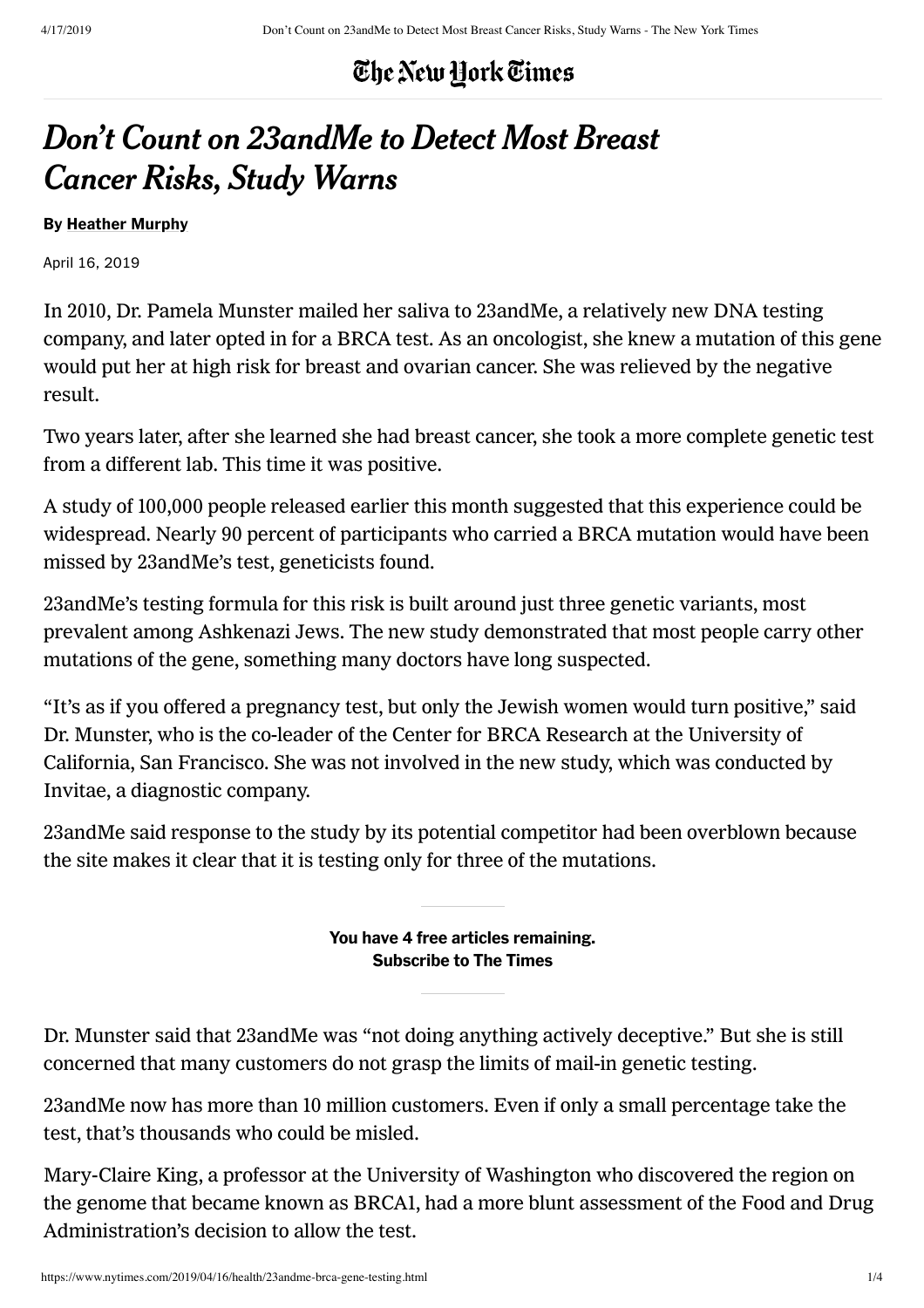"The F.D.A. should not have permitted this out‑of‑date approach to be used for medical purposes," Dr. King said. "Misleading, falsely reassuring results from their incomplete testing can cost women's lives."

### How was the study conducted?

The study, which was presented at the American College of Medical Genetics and Genomics annual meeting and has not been peer reviewed, was built around more than 100,000 patients who underwent breast cancer risk testing with Invitae, a diagnostic company.

Despite the lack of peer review and Invitae's potential role as a business competitor, genetic medicine experts not affiliated with Invitae said in interviews that they found the work to be credible, particularly as the company's findings echo other, smaller studies.

23andMe's test focuses on BRCA1 and BRCA2, genes involved in suppressing growth of abnormal cells. Specifically, it looks for three notorious genetic variants, known as founder mutations. Invitae's analysts expanded their search to include thousands of other variants.

Dr. Susan Klugman, vice president for clinical genetics at the American College of Medical Genetics and Genomics, likened it to a broader spell‑check. Whereas 23andMe looks for errors in a few paragraphs, the Invitae analysts used more advanced genetic technology to search through 25 chapters. (Dr. Klugman was not involved in the Invitae study.)

In about 5,000 subjects, analysts identified at least one variant known to significantly increase an individual's risk of breast and ovarian cancer. Among the Ashkenazi Jews in the positive group, 81 percent had one of the three founder mutations, suggesting that 23andMe's test could be helpful for them. Among the rest, 94 percent carried variants that would have failed to be detected by 23andMe.

### Why create a test that misses so many people?

One reason is purely technical: To return to the literary metaphor, 23andMe isn't set up to scan entire genetic books the way some labs are. So even if the company wanted to look for other variants, that would not be possible without changing its approach, said Dr. Robert C. Green, a professor at Harvard Medical School.

Dr. Green said that limitation is not necessarily a problem.

"I think people have the right to their own genetic information, but with that right comes a responsibility," he said. "If you are going to go around the medical mainstream, read the caveats."

Dr. Jeffrey Pollard, 23andMe's director of medical affairs, said that the company's focus was far from arbitrary.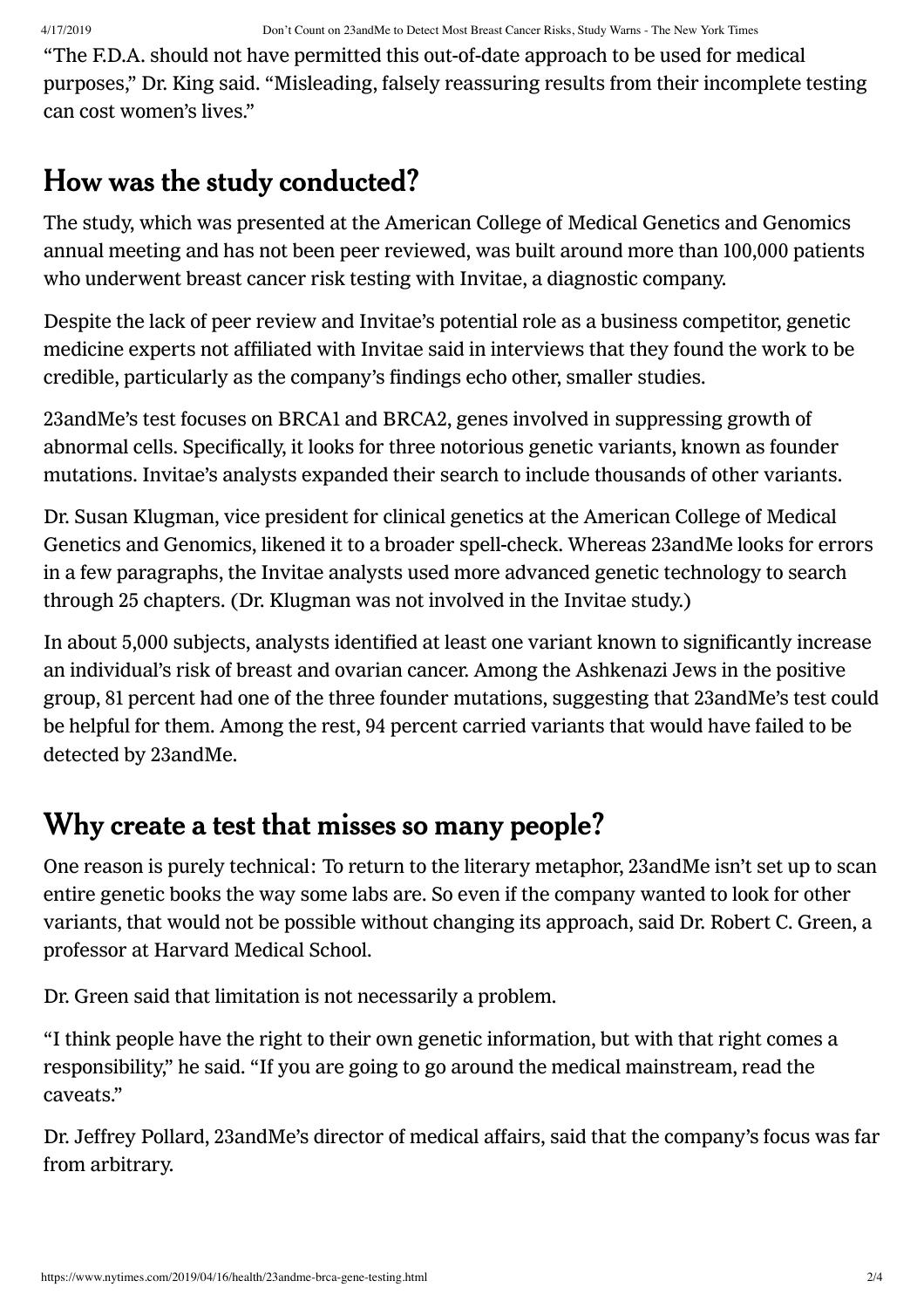4/17/2019 Don't Count on 23andMe to Detect Most Breast Cancer Risks, Study Warns - The New York Times

"We test for these three variants since they are three of the most well‑studied and carry clear, documented risk for breast and ovarian cancer," he said. "About one in 40 individuals of Ashkenazi Jewish descent has one of these three variants. Women with one of these variants have a 45 to 85 percent chance of developing breast cancer by age 70."

The company warns customers that it is not testing for all variants, and its approach has been approved by the F.D.A., he said. (The company said that data on how many people have taken its test was not available.)

### Do online genetic tests also give false positives?

Yes. Alongside the primary study, Invitae analysts also presented a smaller study investigating this question, built around 102 patients. All participants had been told that they had a mutation of the gene from a mail‑in test or other online analysis service. (Whether they used 23andMe or another service was not documented. Based on their reading of the data, 23andMe analysts insisted their company's results were not a part of the study.)

In nearly half of the patients, Invitae could not confirm the presence of a mutation. That means that had these patients not taken a second test, they would have gone on thinking that they were at greater risk for inherited cancer than they really were.

A positive result can be a major life event: Some people may opt to get a preventive mastectomy or hysterectomy. Others may increase the frequency of their doctors' visits or alter other habits.

Another small study published last year produced similar results for other inherited illnesses. Forty percent of individuals who tested positive for genetic variants associated with Parkinson's disease, late-onset Alzheimer's disease and a number of other diseases using mailin genetic tests were negative in a confirmation test.

## So why offer online genetic health tests?

One of the primary arguments for genetic testing that does not involve a physician is that it reaches people who would not do it otherwise. Around one in 25 American adults has now taken an at-home ancestry test.

Regardless of who does the test, talking to a genetic counselor or medical geneticist is advisable, Dr. Klugman said. Genetic counselors can help patients make sense of their results, and sometimes they sniff out incorrect findings.

In 2017, for example, a genetic counselor was skeptical of tests showing that two patients from a family with a history of Lynch syndrome, which increases the risk of several types of cancer, did not carry the mutation. Retesting showed they did.

In that case, the faulty results could not be blamed on a mail‑in test: Invitae, the company behind the recent studies, produced the incorrect results. In an email last week, the company said that it had corrected the reports and learned from the mistake.